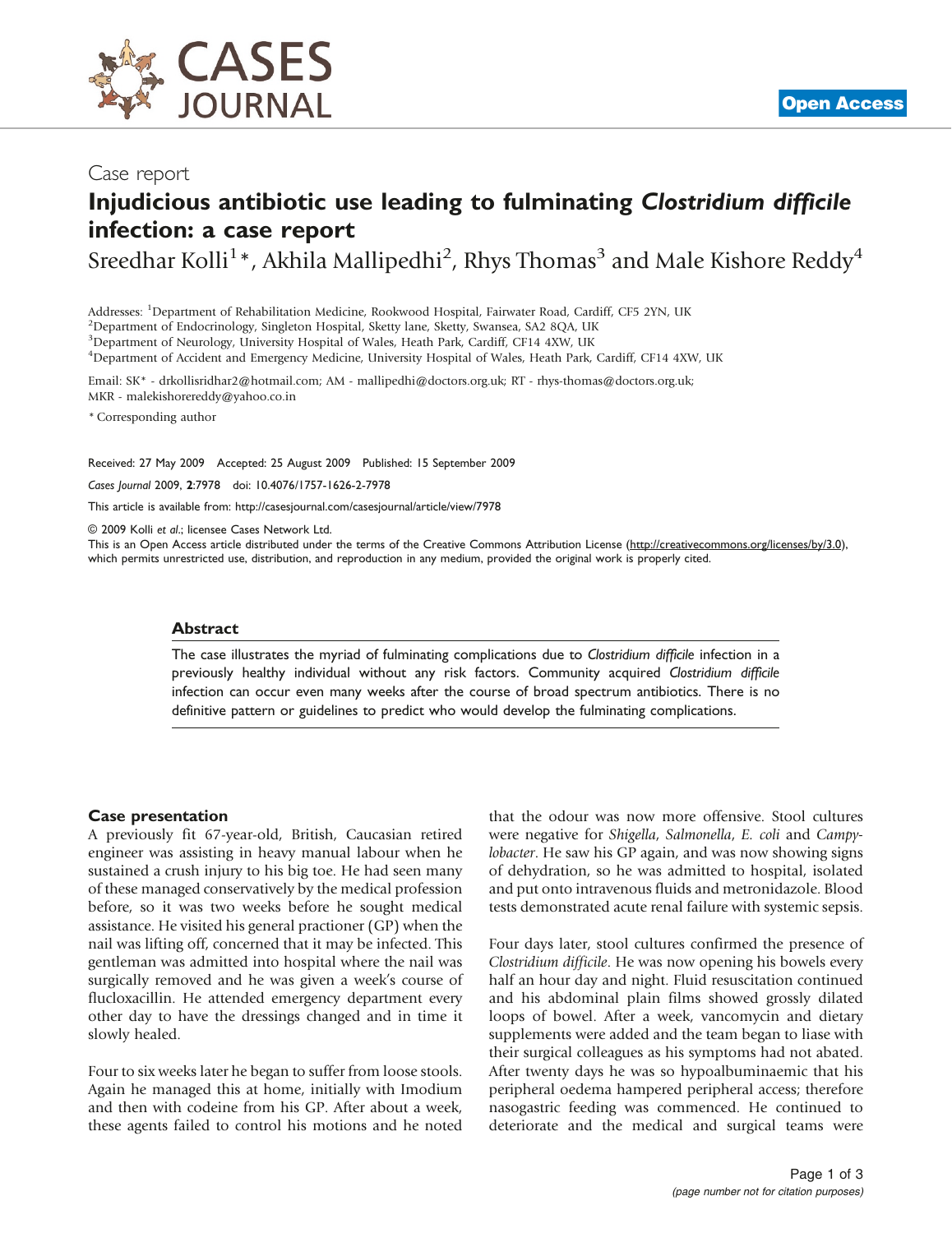concerned about that he had a persistent megacolon and gross colonic oedema seen on sigmoidoscopy. After considering the options carefully, a defunctioning ileostomy was created following a total colectomy, four weeks after admission.

He came round from the operation with his left foot in extreme pain. It was noted to be cool, dusky and have inpalpable distal pulses and found to have an arterial clot. This failed to improve and required a femoral-peroneal bypass. His post-op recovery was further complicated by the need for intensive dietary support as his pressure areas began to ulcerate. His wounds were infected with MRSA, but did not ulcerate. A month later, he noticed that his left foot was cooler again. To his dismay the surgeons confirmed that the graft had occluded and so he went on to have a left below-knee amputation. This wound was again complicated by MRSA infection. After time at a community hospital he was discharged home, sixteen weeks after admission with complete recovery and followed up in the prosthetic clinic.

Clostridium difficile – The enemy within. Since 1977 Clostridium difficile has been recognised as the cause of pseudomembranous colitis. The bacterium is an anaerobic, toxigenic, gram-positive rod. It produced spores which can survive for months on surfaces, with many people remaining asymptomatic carriers. The role of antibiotics in disrupting normal bowel flora and therefore predisposing to infection has been well described before.

Swift identification and then removal of precipitating factors are the initial parts of treatment. Oral metronidazole or vancomycin alongside fluid and electrolyte replacement is often enough to improve symptoms. Patients who fail to respond need dietary supplementation, consideration of live yoghurts and withholding Proton pump inhibitors and early surgical review. Despite all this intervention, recurrence is common. This emphasises the current focus on initial prevention.

## **Discussion**

Community acquired Clostridium difficile diarrhoea (CACDD) is defined as diarrhoea developed outside hospital settings. Although there is no universally agreed definition for CACDD, various studies have taken various criteria ranging from less than 72 hours to 6 months after exposure to antibiotics [1,2]. However, CACDD can occur in a individuals with no recent exposure to antibiotics [\[3](#page-2-0),[5](#page-2-0)]. The community and hospital acquired infections are both interlinked. Recent studies in Canada, USA and Europe has showed CACDD is rising [[6](#page-2-0)].Current trends show the risk factors are also changing [\[7](#page-2-0)]. Clostridium difficile infection in the UK causes an average increased stay of 21 days and has an estimated cost of £4,000 per

case [\[8\]](#page-2-0). Fulminant CDAD is also increasing. It is a state of clostridium difficile colitis not responsive to medical therapy. It is complicated by leukocytosis (peripheral white blood cell count >16 000/mm<sup>3</sup>), hypoalbuminemia, renal failure and emergency colectomy and even death.

This man initially had a mechanical injury to his toe and now has a stoma and an amputation. He was originally fourteen stone of muscle, able to lift a breezeblock with one hand. At one stage of his rehabilitation, he struggled to lift the bottle of Lucozade, which he was using as a dumb-bell. This man was desperately unlucky to have such an aggressive strain of C. Diff colitis, as he was not immunocompromised and had no comorbidities. He developed most of the recognised complications; surgery prevented colonic perforation. The incidence of this is increased by the use of anti-motility preparations, which was his initial strategy in the community.

Antibiotic resistance and prescription cost reduction were the drivers in teaching temperance in antibiotic use. The risks of allergy and pseudomembranous colitis are also not new phenomena. However Clostridium now is not uniquely a disease of the elderly, no longer victimises only the frail and the chronicity of antibiotic consumption and symptoms can surprise the diagnostic.

His case is a reminder of our part in the butterfly effect: Even the smallest of actions may have greater implications, that were initially unforeseen.

## Consent

Written informed consent was obtained from the patient for publication of this case report. A copy of this written consent is available for review by the Editor–in–chief of this journal.

## Competing interests

The authors declare that they have no competing interests.

## Authors' contributions

SK gathered data, analyzed data and played a key role in writing the case report. RT and AM edited the English and provided references and proof read the article. MKR actively participated in literature review and writing the case report.

#### References

- 1. Svenungsson B, Burman LG, Jalakas-Pörnull K, Lagergren A, Struwe J, Akerlund T: Epidemiology and molecular characterization of Clostridium difficile strains from patients with diarrhoea: low disease incidence and evidence of limited cross-infection in a Swedish teaching hospital. J Clin Microbiol 2003, 41:4021-4037.
- 2. Beaugerie L, Flahault A, Barbut F, Atlan P, Lalande V, Cousin P, Cadilhac M, Petit JC; Study Group: Antibiotic-associated diar-rhoea and Clostridium difficile in the community. Aliment Pharmacol Ther 2003, 17:905-912.